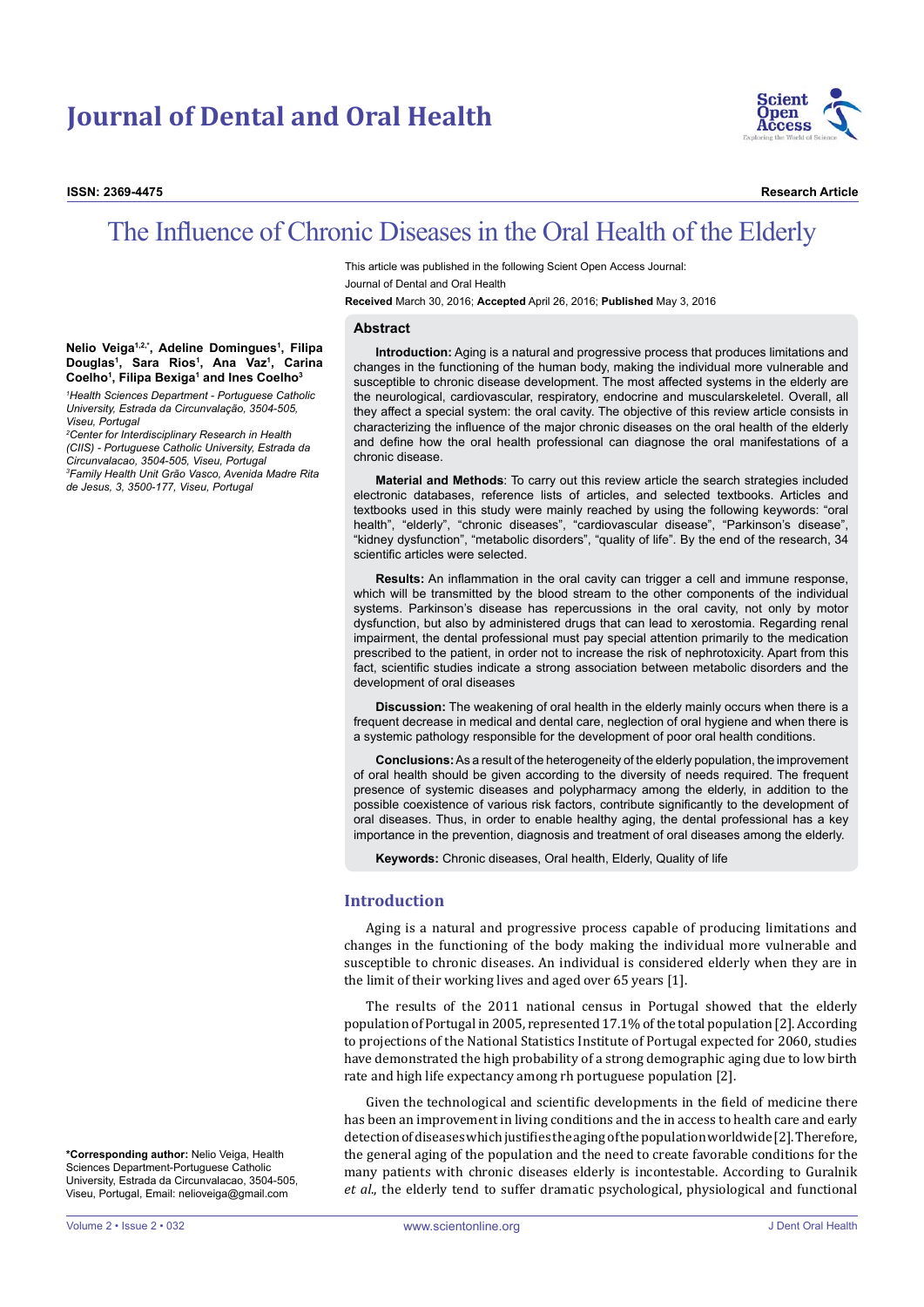changes at the end of their lives, enhancing the incidence of various systemic diseases [3].

Some of the predisposing factors, in addition to cellular degeneration - directly proportional to the increase in age - are stress, careless diet, sedentary lifestyle, bad habits such as alcohol and tobacco consumption and, in some way, the individual genetic predisposition [4].

The most frequent diseases affecting the elderly are diabetes, kidney and liver dysfunction, cardiovascular problems, obesity, Parkinson's disease and Alzheimer's disease, among others [5].

Overall, all of which affect a special system: the oral cavity. Oral health is a crucial factor for the maintenance of balance and harmony of the human body. The quality of chewing, swallowing, speech, aesthetics and psychological state, directly interfere with and individual´s quality of life [6].

It should be noted that, beyond the limitation and loss of autonomy induced by chronic diseases in the elderly, there is also an increased burden on their carers, whether family, professional caregivers and healthcare professionals [6].

It is important to understand the direct association and the possible interactions between systemic diseases and the oral cavity. Studies that have linked oral health to systemic diseases have increased considerably, especially in association with metabolic diseases [7]. Some researchers have suggested that subjects with diagnosed chronic inflammations, such as periodontitis, active dental caries and tooth loss can increase the risk of cardiovascular disease [7]. An oral pathology leading to a local inflammation may lead to increased reactive protein, fibrinogen and circulating leukocytes, which are recognized by inflammatory markers, may increase the risk of hypertension and coronary heart disease [7].

Periodontal disease may also be associated with coronary heart disease, diabetes, and hypertension. Just as the systemic metabolic condition and the individual may be related to the emergence of the oral inflammatory reaction that may develop to a periodontal disease [8].

The increase in life expectancy and consequent aging of the population is one of the greatest achievements attained by mankind; but it is also a constant challenge [9].

Throughout this article we intend to review some systemic pathologies characteristics of the elderly and establish a relationship with the oral health of individuals, so that health professionals can intervene in a multidisciplinary way in the treatment and prevention of diseases.

## **Materials and Methods**

To carry out this review article the search strategies included electronic databases, reference lists of articles, and selected textbooks. Articles and textbooks used in this study were mainly reached by using the following keywords: "oral health", "elderly", "chronic diseases", "cardiovascular disease", "Parkinson's disease", "kidney dysfunction", "metabolic disorders", "quality of life". By the end of the research, 34 scientific articles were selected.

## **Results**

#### **Cardiovascular Diseases**

Cerebrovascular diseases, hypertension and coronary artery disease are examples of cardiovascular diseases. In Portugal, it represents 40% of the number of deaths of the population. This means that the likelihood of dying due to cardiovascular disease is almost 50% [6].

Periodontal disease seems to represent a significant role in cardiovascular disease. Both have chronic, multifactorial etiology and literature already has numerous cases that associate both pathologies [6].

The first study on this association with positive results was made in 1989 by Mattila, et al. In 1996, Beck, et al., published results of a prospective study which monitored 1147 men. The results mentioned that for each 20% increase of bone loss (associated with periodontitis) the incidence of coronary disease increased 40% [10]. De Stefano, et al. published a prospective study which concludes there is a 25% increase in the risk of coronary disease in patients with periodontal disease compared to individuals without periodontal disease [10].

Scannapieco also refers to chronic oral inflammations, dental caries at an advanced state, periodontal disease and tooth loss associated with infectious processes that can accelerate the risk of cardiovascular disease development [7].

Infections that develop in the oral cavity due to periodontal disease or a local infectious process (due to extensive caries, for example) increases the number of C-reactive protein, fibrinogen and white cells in the blood stream. These inflammatory markers, when found, are related to increased risk for developing coronary heart disease and hypertension [7].

Pathogens in the oral cavity responsible for inflammatory processes release lipopolysaccharides (endotoxins) that can invade the bloodstream and cause bacteremia, directly affecting the endothelium and providing the onset of atherosclerosis. With the continuous inflammatory process in the oral cavity, the atheromatous plaque may become unstable, leading then to the complete blockage of an artery which can lead to a stroke, which is nothing more than the leading cause of death in Portugal [11].

Despite all this evidence, the pathophysiological mechanisms that may establish the relationship between cardiovascular disease and oral inflammation, are not fully clarified. More studies are needed, with more homogeneous samples to study the cause and effect between the inflammatory diseases of the oral cavity and the development of cardiovascular diseases.

## **Parkinson's Disease**

Aging corresponds to the physiological process of human beings, after reaching adulthood in which cell death occurs and some organ dysfunction may occur. Although the cognitive decline is not a normal part of aging, the probability of dementia and Parkinson's disease and Alzheimer's disease development is relatively high, representing the leading causes of mortality among the elderly [12].

Parkinson's disease is a neurodegenerative, idiopathic disease, which affects most adults over 60 years old and is characterized by dementia and loss of cognitive abilities [9].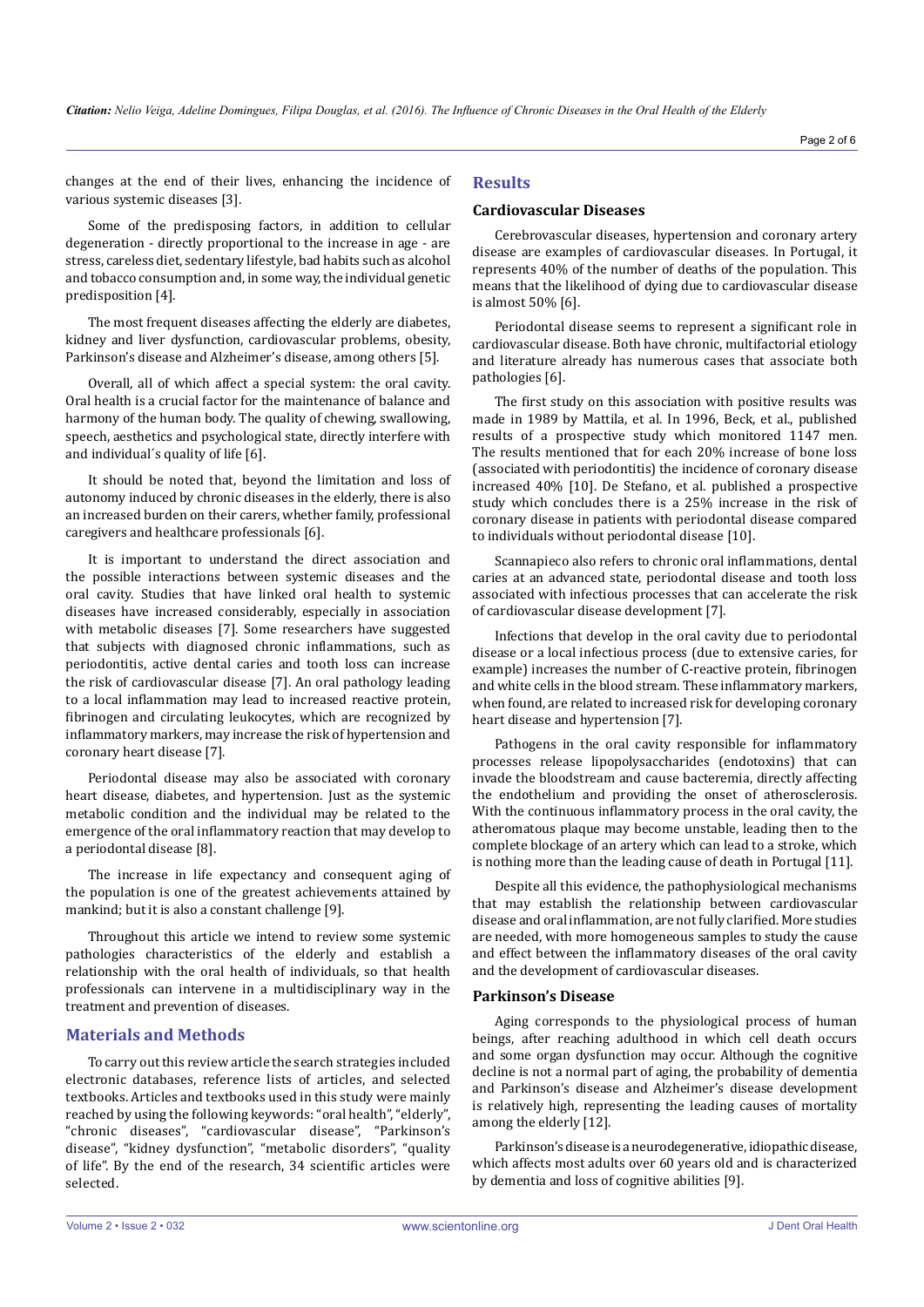Etiologically, it is a multifactorial disease involving environmental and genetic risk factors, such as family history, advanced age, decreased level of education, cardiovascular disease association, among others [9].

This neurodegenerative condition is described by the presence of extracellular amyloid B peptide and also neuronal and synaptic loss, mainly caused by the loss of dopaminergic neurons, which results in shaking, rigidity, and bradykinesia [9,13].

In the early stages, patients may present depressive symptomatology mainly identfied by the inability to perform functions and loss of motor and cognitive autonomy. Due to loss of cognitive function and ability to maintain personal hygiene, people with Parkinson's disease are more susceptible to the development of oral health problems and deterioration of health and functioning as the disease progresses [12,14].

The treatment of patients with Parkinson's disease has the main goal of improving cognitive and functional performance, reduce behavioral disorders, mood stabilization and quality of life improvement [14].

As previously described, Parkinson's disease patients have greater difficulties in their motor skills in order to perform tasks related with their personal and oral health care, the having as a direct consequence deterioration of oral and general health [14]. Therefore, as is expected, it is often associated with Parkinson's disease, poor oral health conditions, the presence of plaque and gingival bleeding [14]. Daily brushing and cleaning dentures may be difficult tasks due to the symptoms that characterize a patient with Parkinson's disease [14].

Studies indicate that elderly patients with cognitive impairment, or Parkinson's disease have significantly degraded and less cleaned prostheses in comparison with healthy individuals. Another consequence of poor oral hygiene is an increasing trend of coronal and root caries, observed with increasing severity of dementia and motor deficit [14].

However, physical mobility limitation is not the only cause for the installation of a poor state of oral health. These patients also have high levels of caries, tooth loss, periodontal disease, pain experience, chewing difficulties and poor function of the prosthesis due to various risk factors [15].

These patients are also characterized by an increase in unstimulated salivary secretion, or drooling that can be physiological or pathological, and affects approximately 75% of unmedicated patients [16,17]. Tooth loss is strongly correlated with the use of anticholinergic and monoamine oxidase inhibitors and poor oral health, due to the development of xerostomia [17].

Dysphagia is known to be a common symptom in most patients with Parkinson's disease and may result in a pneumonia, especially when oral hygiene is neglected [17]. Due to the severity of the potential consequences of dysphagia, it is important that evaluation of these treatments on morbidity / mortality are well performed. Furthermore, saliva is an important component of oral health. It works like a buffer and a source of ions responsible for the remineralization of teeth [17].

In addition to this set of problems related with Parkinson's disease, also associated to, but less frequently, is the burning mouth syndrome that is a condition characterized by the sensation of burning in the oral cavity, whereas the mucosa is clinically normal [18]. The most affected areas are the anterior third section of the tongue, hard palate, lips and edentulous alveolar ridge [18].

The increased quality of life and overall health among the elderly is associated with the maintenance of natural teeth and oral rehabilitation. However, a patient with Parkinson's disease the cognitive and motor skills are impaired and this condition can lead to inadequate control of dental biofilm [14].

During early dementia, it is essential routine dental appointments to eliminate potential sources of pain, illness and infection and restore teeth, dentures, or both for optimal function. It is important to anticipate future oral decline in treatment planning and establish aggressive preventive measures, such as the use of topical fluoride, chlorhexidine, or both [13].

Caregivers and family members should be informed about the need of daily patient care with daily oral hygiene. Clinicians should maintain medical records and current drug prescription on these patients to avoid possible complications such as postural hypotension, adverse interactions with epinephrine, the potential excessive sedation and salivary gland dysfunction induced by medication [13].

It is essential that both the family and the oral health professional are the knowledge holders concerning this and other conditions to be able to foresee and prevent the degradation of the oral health state of these patients, acting preventively.

## **Kidney dysfunction**

Kidney failure is a systemic change quite common that causes a reduction or limitation of the glomerular filtration capacity of the kidneys, causing various health problems such as anemia, bone hemostatic problems and biochemical changes, gastrointestinal and dermatological disorders. The oral cavity may also suffer several changes that have been described in both soft and hard tissues, formation of dental calculus, increase in the number of dental caries and the incidence of periodontal disease associated to physiological disorders [19]. In addition, patients with chronic diseases are often affected by emotional stress, due to the need for continued treatment and limitation of their social activities, causing a decline in their quality of life [19].

One of the most common manifestations in patients undergoing hemodialysis is pallor of the oral mucosa, because of their anemic condition (erythropoietin production deficiency) [20].

Studies have reported that kidney dysfunction is a major role in periodontal disease severity due to the increased susceptibility to infection and / or decrease of the immune response of the host [21]. The decrease of of oral health care is very common and the increase of inflammation and atherosclerotic complications may contribute to more severe clinical cases. This is mainly due to the advanced age of the patients [22].

Regarding the dental appointment, it is very important to instuct and motivate these patients to practice a proper oral hygiene. Almost all patients with kidney impairment have signs and / or symptoms in the oral cavity and it is necessary to adapt the treatment plan to the special condition of each patient [22]. The dental professional must pay attention to the administration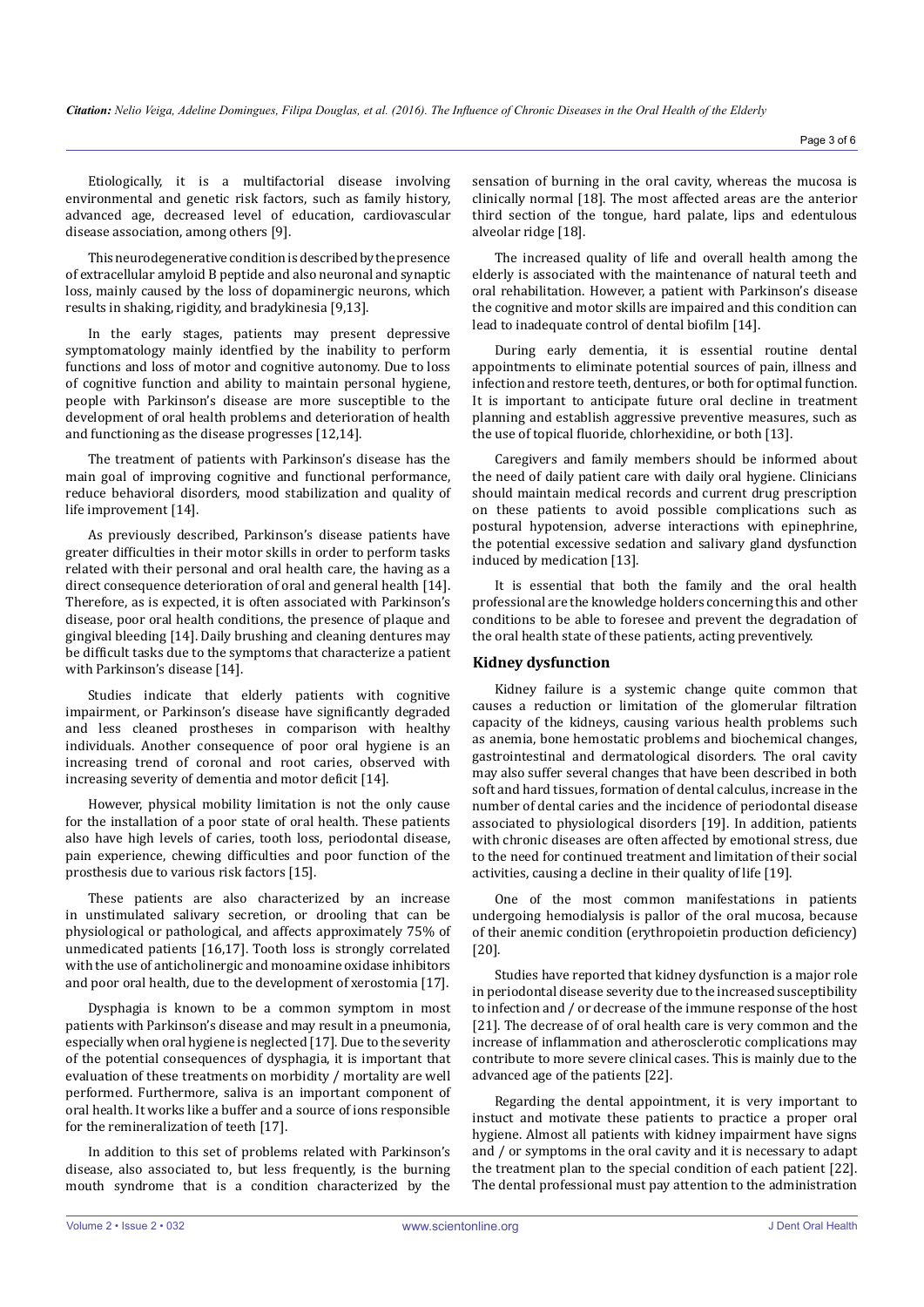/ prescription of any drug [23]. The doses of the drugs which are excreted in the urine should be adjusted by increasing the intervals or by varying doses. Penicillin, clindamycin and cephalosporins are the antibiotics of first choice for these patients. Tetracyclines and aminoglycosides are not indicated. Regarding analgesic, acetaminophen is the best choice. Anti-inflammatory drugs like ibuprofen should be avoided due to the increased risk of worsening the kidney dysfunctional condition [23]. It is important to keep an updated record about metabolic conditions, acidosis and hypertension [22]. It is of crucial importance the assessment of the patient's symptoms, such as: fatigue, weakness, pruritus, nausea, and also the frequency of hemodialysis queries. The appointment with the dentist should be the day after dialysis, once the patient is stable [23].

## **Metabolic disorders**

 Several studies have been conducted in order to determine the relevance of metabolic disorders as risk factors for the development of oral diseases such as periodontitis [24]. It is known that the prevalence of metabolic disorders in many countries is high and tends to increase: 22% of the adult population and 42% of the elderly population in the United States of America and similar values have been registered in other developed countries [25].

Diabetes Mellitus is a chronic degenerative disorder characterized by abnormalities in the metabolism of carbohydrates, proteins and lipids due to absolute deficiency in insulin secretion and / or reduction of its biological effect. Scientific knowledge reveals that patients that suffer from this pathology have hyperglycemia and increased susceptibility to certain infections. These infections may lead to the loss of metabolic control and cause serious complications in other structures such as the retina, kidneys, nervous system or periodontal tissues [6].

According to research, the association between these disorders and oral diseases is very possible. Therefore, we may conclude that metabolic disorders are more commonly associated with periodontal diseases, so this should be officially considered a potential complication of diabetes, when assessing the patient [24,26].

The treatment of periodontal disease could be one of the main procedures in the health care of a patient with metabolic [25].

In 1990, Ueta *et al.* found that the prevalence of periodontal disease in patients with uncontrolled type 2 diabetes was generally higher compared with individuals without any systemic or metabolic disorder. The diabetic condition weakens the synthesis of collagen and glycosaminoglycans by the gingival fibroblasts, stimulates collagenolytic activity of the crevicular fluid, which results in a loss of periodontal fibers and supporting alveolar bone, leading to an increased mobility of the teeth.

However, several studies attribute periodontitis as being mainly a consequence of diabetes hyperlipidemic condition, revealing this to be a more important risk factor than the elevated blood glucose levels [24].

However, it is necessary to take into account factors such as age and the presence of infragengivais calculus and plaque that may play equally an important role in the increased prevalence

and severity of periodontitis [24]. Despite these data, regardless of metabolic disorders that the patient may have, it is imperative to maintain proper oral hygiene habits [24].

In order to prevent oral diseases in elderly patients, it is necessary to pay attention to the recommendations and promote proper oral health behavior. Furthermore, it is also important efficient management and control of diseases associated to metabolic consequences, including the most common characteristics in these patients such as obesity, hypertension and diabetes [27].

## **Discussion**

Most oral cavity changes, tissue and functional, related to age are secondary to extrinsic factors that act throughout life, and the age, alone, has only a little effect [28].

The debilitation of oral health in the elderly mainly occurs when there is a decreased access to medical and dental care and oral hygiene neglection or when there is a systemic disease with secondary manifestations in the oral cavity [28].

In the elderly the most common oral diseases are periodontal disease and dental caries, making these two situations the main causes of tooth loss. The oral lesions and xerostomia are also very common oral conditions among the elderly [28].

Risk factors such as low educational level, the absence of medical and dental monitoring the presence of a small number of teeth, systemic diseases and consumption of tobacco and alcohol contributes to the progression of periodontal disease in the elderly [28].

The most cariogenic risk in these patients is due to increased gingival recession (especially for root caries), dysfunction of the salivary glands, less effective oral hygiene habits, decreased motor function and a diet rich in sugars [28].

Xerostomia has an increasing prevalence with age, affecting nearly 30% of elderly people [28]. A hypofunction of the salivary glands, which results in qualitative change and / or quantity of saliva can be the result of drug therapies as well as systemic diseases such as diabetes, Sjögren syndrome and AIDS [29]. Moreover, also the most often prescribed drugs to elderly have as main side effect xerostomia [28]. Among these, the most common are the anti-depressives, anti-psychotics, anti-cholinergic, sedatives, antihypertensives, antihistamines and cytotoxic medication [6].

Among the elderly dementia and Alzheimer's disease influence oral health, in which the decrease in manual dexterity interferes with the oral hygiene capacity. In the case of Parkinson's disease the main difficulties are associated with the decrease of oral hygiene capacity but also decrease of chewing and prosthesis retention capacity [9]. The typical dysphagia in patients with Parkinson's disease turns to be a motivating factor to improve oral hygiene habits in order to avoid situations of pneumonia caused by the aspiration of plaque microorganisms [17].

Certain chronic diseases, as well as adverse effects of some drugs can condition appetite and cause poor diet that can also easily affect oral health by depressing the immune system, relating to cases of oral cancer and oral diseases [28].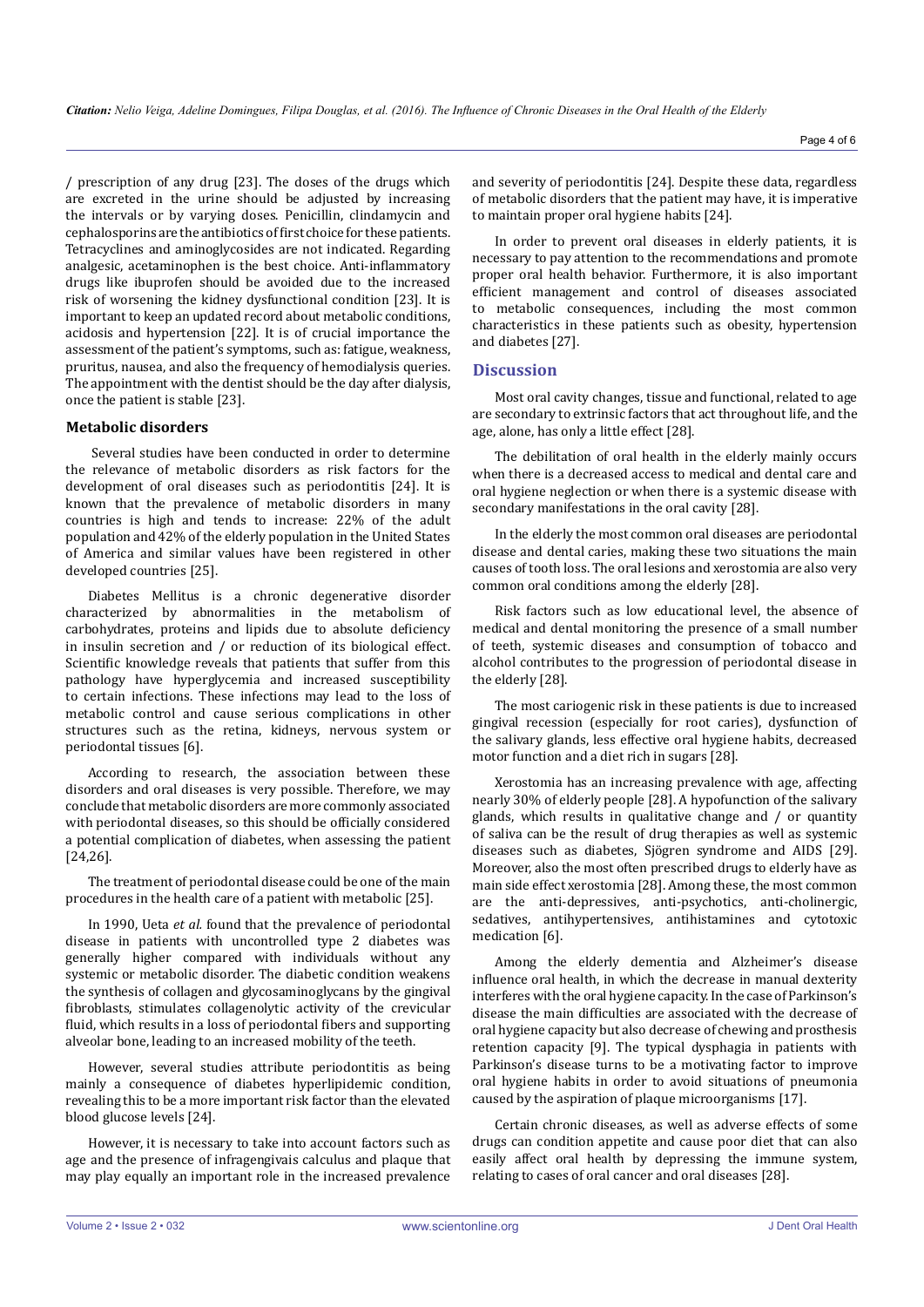It is commonly accepted that an inflammation in the oral cavity due to a pathological process (dental caries and periodontal disease) is associated with a response at the systemic level. The change is transmitted by the blood circulation and in patients with a pathology already installed, the risk of triggering symptoms is higher. The relationship between oral and systemic manifestation becomes an important issue that an health Professional needs to assess carefully.

The mechanical removal of plaque by brushing and flossing is a basic procedure for personal oral hygiene which should not be overlooked, for both dentate patients and for patients with prosthesis [29].

It is vital to know the physiological changes resulting from the aging process and knowing how to identify the geriatric syndromes to prevent diseases and promote health to the elderly [30].

The fact that the dental professional is aware of any abnormal changes in the oral cavity can not only lead to a diagnosis of a systemic pathology but can also end the progression of a condition that was already installed [31].

The relationship between the general practitioner and the dental professional is of high significance. There are numerous drugs which have manifestations in the oral cavity and procedures that require the suspension of certain drugs. The oral cavity must not be evaluated as a system independent of all others, but an important part of the whole human body [31,32].

## **Conclusion**

The proportion of elderly people is constantly increasing worldwide, especially in the developed countries. This, together with the increased prevalence of oral diseases and chronic diseases in this population, presents a challenge to society due to its negative effects.

Due to the aging population, there is a need for services that meet expectations and particularities of elderly patients because, with age increasing, they develop numerous physiological and / or pathological changes that affect the dental treatment. All these aspects require new research about the oral health of the elderly, in a community basis.

The physiological changes that occur in the course of aging result from complex interactions between the various intrinsic and extrinsic factors and are manifested through structural and functional changes. Whatever the mechanism, and the cell aging time, this does not reach simultaneously all the cells, tissues, organs and systems, so degeneration occurs gradually.

As a result of the heterogeneity of the elderly population, the improvement of oral health should be given according to the diversity of needs required. The presence of systemic diseases and frequent medication among the elderly, in addition to the possible coexistence of various risk factors, contribute significantly to the development of oral diseases. Thus, to allow a healthy aging, the dental professional is very important in the prevention, diagnosis and treatment of oral diseases in elderly people that can increase morbidity and mortality. Furthermore, it is necessary to develop projects especially to control oral diseases, promote health and improve the quality of life of the elderly. A greater emphasis on implementation of protocols for oral health education of the population is essential for the maintenance of their quality of life.

## **References**

- 1. Barbosa K. Status of oral health in elderly: a review of Brazilian reality. *Odontol Clín Cient.* 2011;10(3):227-231.
- 2. [National Institute of Statistics.](http://www.observatoriofamilias.ics.ul.pt/index.php/publicacoes/livros/93-familias-nos-censos-2011.) *Famílias nos Censos*. 2011.
- 3. [Guralnik JM, LaCroix AZ, Branch LG, Kasl SV, Wallace RB. Morbidity and](http://www.ncbi.nlm.nih.gov/pmc/articles/PMC1405038/)  [disability in older persons in the years prior to death.](http://www.ncbi.nlm.nih.gov/pmc/articles/PMC1405038/) *Am J Public Health.* [1991;81\(4\):443-447.](http://www.ncbi.nlm.nih.gov/pmc/articles/PMC1405038/)
- 4. [Ramos LR. Determinant factors for healthy aging among senior citizens](http://www.scielo.br/scielo.php?script=sci_arttext&pid=S0102-311X2003000300011)  [in a large city: the Epidoso Project in Sao Paulo.](http://www.scielo.br/scielo.php?script=sci_arttext&pid=S0102-311X2003000300011) *Cad Saude Publica.* [2003;19\(3\):793-798.](http://www.scielo.br/scielo.php?script=sci_arttext&pid=S0102-311X2003000300011)
- 5. [Kusumota L, Oliveira M, Marques S. Older adults undergoing dialysis.](http://www.scielo.br/scielo.php?script=sci_arttext&pid=S0103-21002009000800020) *Acta Paul Enferm.* [2009;22\(1\):546-550.](http://www.scielo.br/scielo.php?script=sci_arttext&pid=S0103-21002009000800020)
- 6. [Lee YS, Kim HG, Moreno K. Xerostomia among older adults with low income:](http://www.ncbi.nlm.nih.gov/pubmed/26649995)  [nuisance or warnings?](http://www.ncbi.nlm.nih.gov/pubmed/26649995) *J Nurs Scholarsh.* 2016;48(1):58-65.
- 7. [Lee KS, Kim EK, Kim JW, Choi YH, Mechant AT, Song KB. The relationship](http://www.ncbi.nlm.nih.gov/pubmed/24075494)  [between metabolic conditions and prevalence of periodontal disease in rural](http://www.ncbi.nlm.nih.gov/pubmed/24075494)  Korean elderly. *[Arch Gerontol Geriatr.](http://www.ncbi.nlm.nih.gov/pubmed/24075494)* 2014; 58(1):125-129.
- 8. [Nowjack-Raymer RE, Sheiham A. Association of Edentulism and Diet and](http://www.ncbi.nlm.nih.gov/pubmed/12562885)  [Nutrition in US Adults](http://www.ncbi.nlm.nih.gov/pubmed/12562885)*. J Dent Res.* 2003;82(2):123-126.
- 9. [Nascimento N, Albuquerque D. Evaluation of functional changes in the](http://www.scielo.br/scielo.php?script=sci_arttext&pid=S0103-51502015000400741)  [evolutionary stages of Parkinson´s disease: a case series.](http://www.scielo.br/scielo.php?script=sci_arttext&pid=S0103-51502015000400741) *Fisioter Mov.* [2005;28\(4\):741-749.](http://www.scielo.br/scielo.php?script=sci_arttext&pid=S0103-51502015000400741)
- 10. [Genco R, Williams R. Periodontal disease and overall health: a clinician's](http://www.colgateprofessional.com/Professional/v1/en/us/locale-assets/docs/OSCD.pdf)  [guide. 2010.](http://www.colgateprofessional.com/Professional/v1/en/us/locale-assets/docs/OSCD.pdf)
- 11. Teixeira J, Pinho MM. Association between periodontitis and stroke (CVA). *Rev Port Estomatol Med Dent Cir Maxilofac.* 2011;52:115-1121.
- 12. [Gheui EM, Ship JA. Systemic Diseases and Their Treatments in the Elderly:](http://www.ncbi.nlm.nih.gov/pubmed/11243049)  Impact on Oral Health*[. J Public Health Dent.](http://www.ncbi.nlm.nih.gov/pubmed/11243049)* 2000;60(4):289-296.
- 13. [Ghezzi EM, Ship JA, Arbor MA. Dementia and oral health.](http://www.ncbi.nlm.nih.gov/pubmed/10630932) *Oral Surg Oral [Med Oral Pathol Oral Radiol Endod.](http://www.ncbi.nlm.nih.gov/pubmed/10630932)* 2000;89(1):2-5.
- 14. [Batista LM, Portela de Oliveira, MT, Magalhaes WB, Bastos PL. Oral hygiene](http://www.ncbi.nlm.nih.gov/pubmed/26517254)  [in patients with Parkinson´s disease.](http://www.ncbi.nlm.nih.gov/pubmed/26517254) *R I Med J.* 2015;98(11):35-37.
- 15. Puy CL. The role of saliva in maintaining oral health and as an aid to diagnosis. *Med Oral Patol Oral Cir Bucal.* 2006;11(5):E449-55.
- 16. [Proulx M, de Courval FP, Wiseman MA, Panisset M. Salivary Production in](http://www.ncbi.nlm.nih.gov/pubmed/15389996)  [Parkinson's Disease.](http://www.ncbi.nlm.nih.gov/pubmed/15389996) *Mov Disord.* 2005;20(2):204-207.
- 17. [Clifford TJ, Warsi MJ, Burnc CA, Lanuy IJ. Burning mouth in Parkinson's](http://www.ncbi.nlm.nih.gov/pubmed/10530180)  [Disease sufferers.](http://www.ncbi.nlm.nih.gov/pubmed/10530180) *Gerodontology.* 1998;15(2):73-78.
- 18. [Jover Cervero A, Bagan V, Soriano Y, Roda R. Dental management in renal](http://www.ncbi.nlm.nih.gov/pubmed/18587305)  [failure: patients on dialysis.](http://www.ncbi.nlm.nih.gov/pubmed/18587305) *Med Oral Patol Cir Bucal.* 2008;13(7):E419-26.
- 19. [Georgakopoulou EA, Achatari MD, Afentoulide N. Dental management of patients](http://www.ncbi.nlm.nih.gov/pubmed/22362336)  [before and after renal transplantation.](http://www.ncbi.nlm.nih.gov/pubmed/22362336) *Stomatologija.* 2011;13(4):107-112.
- 20. [Souza C, Liberio S, Guerra R, Monteiro S, Silveira E, Pereira A. Assessment](http://www.ncbi.nlm.nih.gov/pubmed/16270147)  [of periodontal condition of kidney patients in hemodialysis.](http://www.ncbi.nlm.nih.gov/pubmed/16270147) *Rev Assoc Med Bras.* [2005;51\(5\):285-289.](http://www.ncbi.nlm.nih.gov/pubmed/16270147)
- 21. [Monteiro M. Sensory perception of foods in the elderly.](http://www.lifegroup.com.br/FHI7.pdf) *Rev Espaço Saúde.* [2009;10\(2\):34-42.](http://www.lifegroup.com.br/FHI7.pdf)
- 22. [Ismail FB, Ismail G, Dumitriu AS, et al. Identification of subgingival](http://www.hindawi.com/journals/bmri/2015/370314/)  [periodontal pathogens and association with the severity of periodontitis in](http://www.hindawi.com/journals/bmri/2015/370314/)  [patients with chronic kidney diseases: a cross-sectional study.](http://www.hindawi.com/journals/bmri/2015/370314/) *Biomed Res Int.* [2015;2015:370314.](http://www.hindawi.com/journals/bmri/2015/370314/)
- 23. [Noack B, Jachmann I, Roscher S, et al. Metabolic diseases and their possible](http://www.ncbi.nlm.nih.gov/pubmed/10914792)  [link to risk indicators of periodontitis.](http://www.ncbi.nlm.nih.gov/pubmed/10914792) *J Periodontol.* 2000;71(6):898-903.
- 24. [Goodpaster BH, Krishnaswani S, Harris TB, et al. Obesity, regional body fat](http://www.ncbi.nlm.nih.gov/pubmed/15824297)  [distribuition, and the metabolic syndrome in older men and women.](http://www.ncbi.nlm.nih.gov/pubmed/15824297) *Arch Intern Med.* [2005;165\(7\):777-783.](http://www.ncbi.nlm.nih.gov/pubmed/15824297)
- 25. [Hanes PJ, Krishna R. Characteristics of inflammation common to both](http://www.ncbi.nlm.nih.gov/pubmed/23199045)  [diabetes and periodontitis: are predictive diagnosis and targeted preventive](http://www.ncbi.nlm.nih.gov/pubmed/23199045)  [measures possible?](http://www.ncbi.nlm.nih.gov/pubmed/23199045) *EPMA J.* 2010;1(1):101-116.
- 26. [Kiran M, Arpak N, Unsal E, Erdogan MF. The effect of improved periodontal](http://www.ncbi.nlm.nih.gov/pubmed/15766369)  [health on metabolic control in type 2 diabetes mellitus.](http://www.ncbi.nlm.nih.gov/pubmed/15766369) *J Clin Periodontol.* [2005;32\(3\):266-272.](http://www.ncbi.nlm.nih.gov/pubmed/15766369)